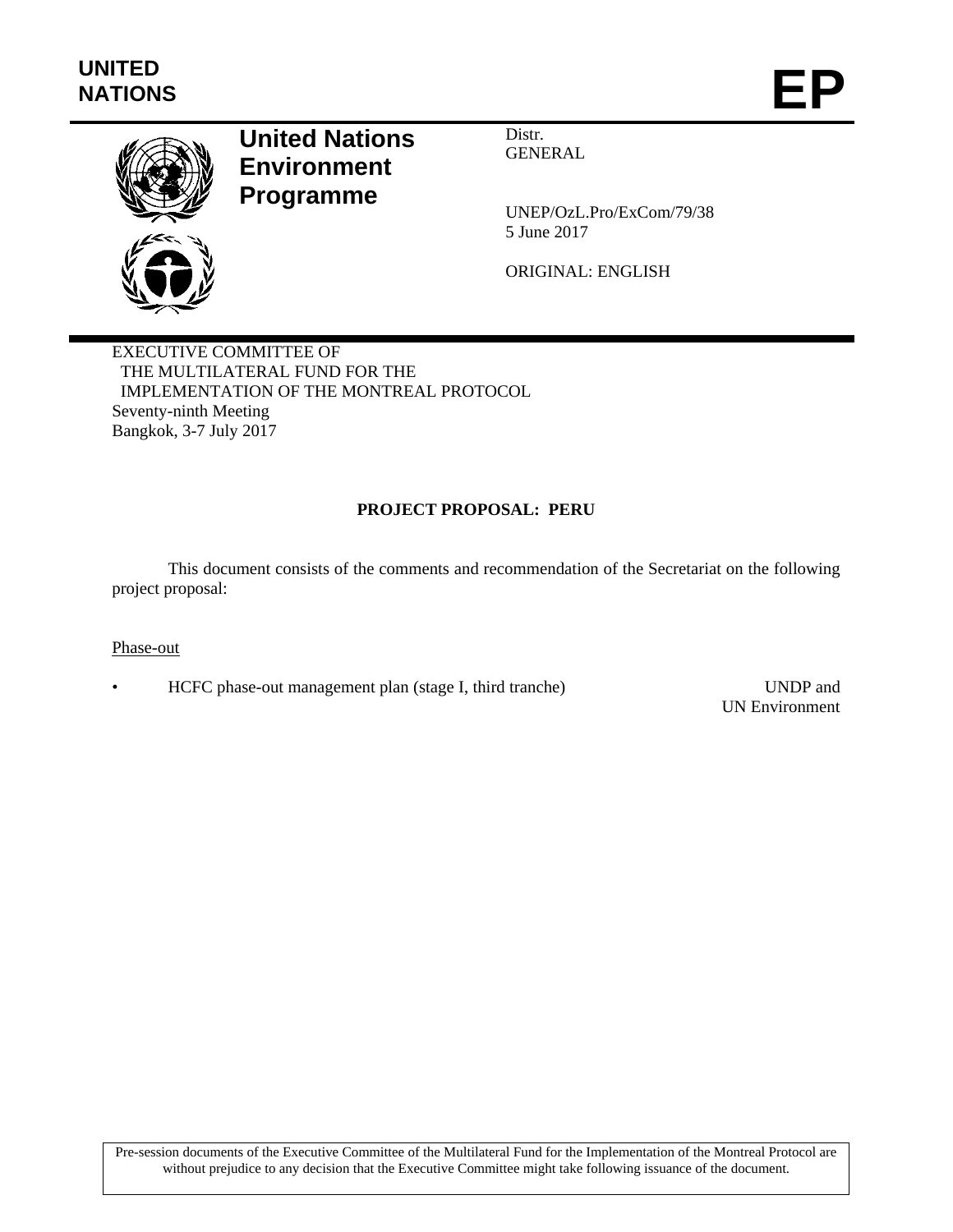#### **PROJECT EVALUATION SHEET – MULTI-YEAR PROJECTS**

| <b>I</b> (I) PROJECT TITLE                                  | <b>AGENCY</b> | <b>MEETING APPROVED</b> | <b>CONTROL MEASURE</b> |
|-------------------------------------------------------------|---------------|-------------------------|------------------------|
| HCFC phase out plan (Stage I)   UN Environment, UNDP (lead) |               | $68^{\text{th}}$        | 10% by 2016            |

# **(II) LATEST ARTICLE 7 DATA (Annex C Group l) Year:** 2016 22.21 (ODP tonnes)

| (III) LATEST COUNTRY PROGRAMME SECTORAL DATA (ODP tonnes) |          |          |          |                            |       |          | <b>Year: 2016</b> |          |              |
|-----------------------------------------------------------|----------|----------|----------|----------------------------|-------|----------|-------------------|----------|--------------|
| Chemical                                                  | Aero     | Foam     | Fire     | Refrigeration              |       | Solvent  | Process           | Lab      | Total sector |
|                                                           | sol      |          | fighting |                            |       |          | agent             | use      | consumption  |
|                                                           |          |          |          | Servicing<br>Manufacturing |       |          |                   |          |              |
| <b>HCFC-123</b>                                           | 0        | $\theta$ | $\Omega$ | $\Omega$                   | 0.03  | $\Omega$ | 0                 | 0        | 0.03         |
| <b>HCFC-124</b>                                           | $\Omega$ | $\Omega$ | $\Omega$ | $\Omega$                   | 0.01  | $\Omega$ | $\theta$          | $\Omega$ | 0.01         |
| $HCFC-141b$                                               | $\Omega$ | $\theta$ | $\Omega$ | $\Omega$                   | 1.44  | $\Omega$ | $\theta$          | $\Omega$ | 1.44         |
| HCFC-141b in<br>imported pre-<br>blended polyol           | $\Omega$ | 23.94    | $\Omega$ | $\Omega$                   |       | $\Omega$ | $\Omega$          | $\Omega$ | 23.94        |
| $HCFC-142b$                                               | $\Omega$ | $\Omega$ | $\Omega$ | $\Omega$                   | 0.39  | $\Omega$ | $\theta$          | $\theta$ | 0.39         |
| HCFC-22                                                   | $\Omega$ | $\Omega$ | $\Omega$ | $\Omega$                   | 20.35 | $\Omega$ | $\theta$          | $\Omega$ | 20.35        |

| (IV) CONSUMPTION DATA (ODP tonnes)                                                            |      |            |       |  |  |  |
|-----------------------------------------------------------------------------------------------|------|------------|-------|--|--|--|
| 2009 - 2010 baseline:<br>26.88<br>26.88<br>Starting point for sustained aggregate reductions: |      |            |       |  |  |  |
| <b>CONSUMPTION ELIGIBLE FOR FUNDING (ODP tonnes)</b>                                          |      |            |       |  |  |  |
| Already approved:                                                                             | 3.74 | Remaining: | 23.14 |  |  |  |

| (V) BUSINESS PLAN |                            | 2017   | <b>Total</b> |
|-------------------|----------------------------|--------|--------------|
| UN ENVIRONMENT    | ODS phase-out (ODP tonnes) | 0.07   | 0.07         |
|                   | Funding (US \$)            | 6.000  | 6,000        |
| <b>UNDP</b>       | ODS phase-out (ODP tonnes) | 0.33   | 0.33         |
|                   | Funding (US \$)            | 27,000 | 27,000       |

| (VI) PROJECT DATA                     |                                            |               | 2012     | 2013     | 2014           | 2015     | 2016     | 2017           | <b>Total</b> |
|---------------------------------------|--------------------------------------------|---------------|----------|----------|----------------|----------|----------|----------------|--------------|
| Montreal Protocol consumption limits  |                                            |               | n/a      | 26.9     | 26.9           | 24.2     | 24.2     | 24.2           | n/a          |
|                                       | Maximum allowable consumption (ODP tonnes) |               | n/a      | 26.9     | 26.9           | 24.2     | 24.2     | 24.2           | n/a          |
| Agreed funding                        | <b>UNDP</b>                                | Project costs | 108,000  | $\Omega$ | $\mathbf{0}$   | 100,000  | 24,671   | $\overline{0}$ | 232,671      |
| (US\$)                                |                                            | Support costs | 9.720    | $\Omega$ | $\Omega$       | 9,000    | 2.220    | $\Omega$       | 20,940       |
|                                       | <b>UN Environment</b>                      | Project costs | 25,000   | $\Omega$ | $\mathbf{0}$   | 20,000   | 5.000    | $\theta$       | 50,000       |
|                                       |                                            | Support costs | 3,250    | $\Omega$ | $\Omega$       | 2.600    | 650      | $\Omega$       | 6,500        |
| Funds approved by ExCom (US\$)        |                                            | Project costs | 133,000  | $\Omega$ | $\overline{0}$ | 120,000  | $\Omega$ | $\Omega$       | 253,000      |
|                                       |                                            | Support costs | 12,970   | $\Omega$ | $\overline{0}$ | 11,600   | $\Omega$ | $\Omega$       | 24,570       |
| Total funds requested for approval at |                                            | Project costs | $\Omega$ | $\Omega$ | $\Omega$       | $\Omega$ |          | 29,671*        | 29,671       |
| this meeting (US\$)                   |                                            | Support costs | $\Omega$ | $\Omega$ | $\Omega$       | $\Omega$ | $\Omega$ | 2,870*         | 2,870        |

\* The third and final tranche should have been submitted in 2016.

| ം പ്രദേശ<br>$\sim$<br>30000<br>'auon.<br>.<br>. .<br>.<br>. | adde<br>ovai<br>. |
|-------------------------------------------------------------|-------------------|
|-------------------------------------------------------------|-------------------|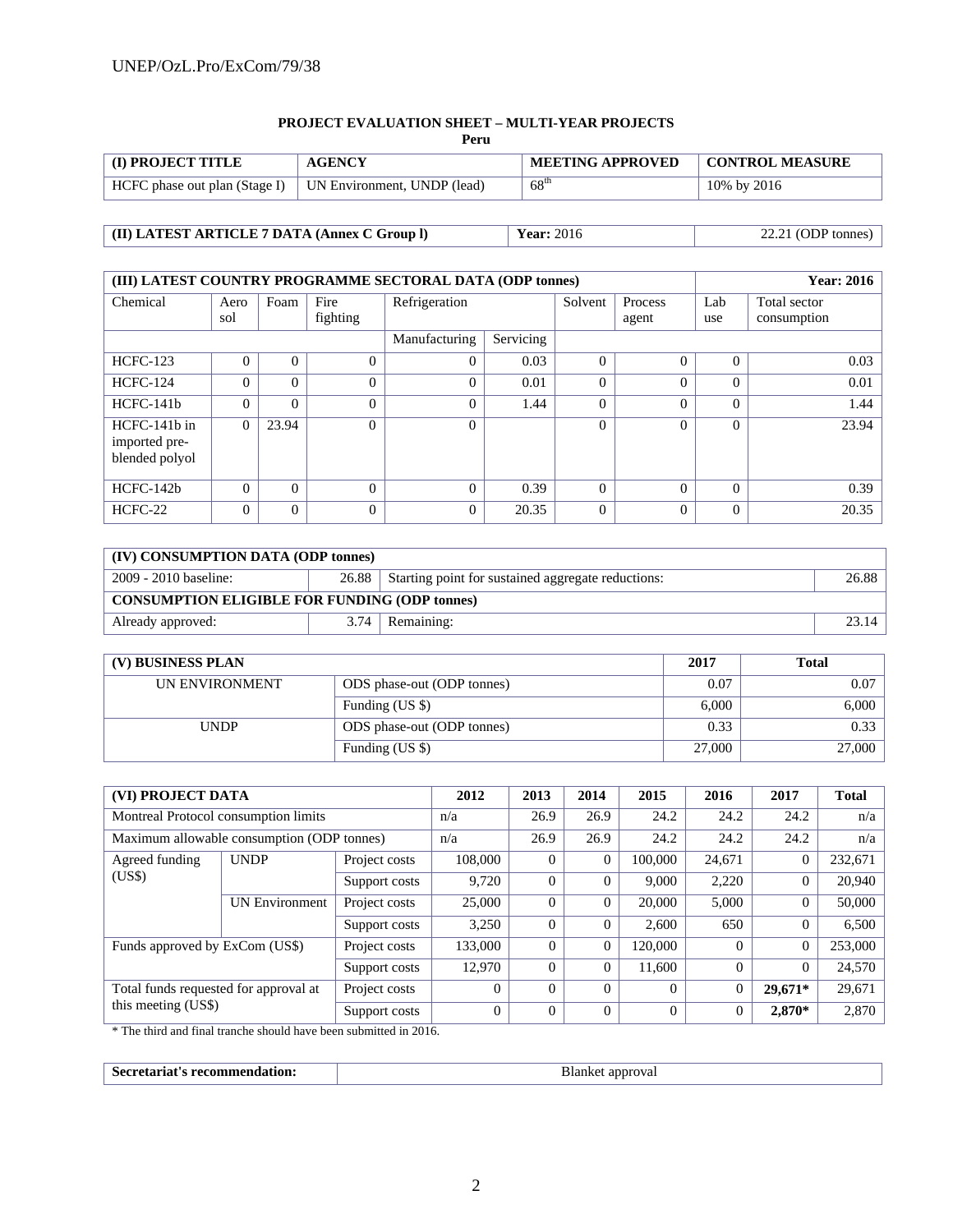# **PROJECT DESCRIPTION**

1. On behalf of the Government of Peru, UNDP as the lead implementing agency, has submitted to the 79<sup>th</sup> meeting a request for funding for the third and final tranche of stage I of the HCFC phase-out management plan (HPMP), at a total cost of US \$32,541, consisting of US \$24,671, plus agency support costs of US \$2,220 for UNDP, and US \$5,000, plus agency support costs of US \$650 for United Nations Environment Programme  $(UN Environment)^T$ . The submission includes a progress report on the implementation of the second tranche, the verification report on HCFC consumption, and the tranche implementation plan for July to December 2017.

#### Report on HCFC consumption

#### *HCFC consumption*

2. The Government of Peru reported a consumption of 22.21 ODP tonnes of HCFC in 2016, which was eight per cent below the maximum allowable consumption for that year in the Agreement with the Executive Committee. The 2012-2016 HCFC consumption is shown in Table 1.

| 1 aprel 1, 11 c1 c consumption in 1 c1 a (2012 2010 Al tick 7 aata) |          |          |          |        |        |                 |
|---------------------------------------------------------------------|----------|----------|----------|--------|--------|-----------------|
| <b>HCFC</b>                                                         | 2012     | 2013     | 2014     | 2015   | 2016   | <b>Baseline</b> |
| <b>Metric tonnes (mt)</b>                                           |          |          |          |        |        |                 |
| HCFC-22                                                             | 451.50   | 434.84   | 359.69   | 374.91 | 369.91 | 433.29          |
| $HCFC-123*$                                                         | 0        | $\Omega$ | 0        | 2.98   | 1.29   | $\Omega$        |
| <b>HCFC-124</b>                                                     | 1.97     | 2.14     | 1.02     | 0.28   | 0.27   | 2.77            |
| HCFC-141b                                                           | 13.16    | 9.95     | 17.53    | 17.62  | 13.13  | 16.25           |
| HCFC-142b                                                           | 10.15    | 11.57    | 4.31     | 2.00   | 6.03   | 18.15           |
| Total (mt)                                                          | 476.78   | 458.5    | 382.55   | 397.79 | 390.63 | 470.46          |
| HCFC-141b in imported pre-blended                                   | 98.04    | 842.78   | 230.37   | 295.58 | 217.67 | n.a.            |
| polyols**                                                           |          |          |          |        |        |                 |
| <b>ODP</b> tonnes                                                   |          |          |          |        |        |                 |
| HCFC-22                                                             | 24.83    | 23.92    | 19.78    | 20.62  | 20.35  | 23.85           |
| $HCFC-123*$                                                         | $\Omega$ | $\Omega$ | $\Omega$ | 0.06   | 0.03   |                 |
| <b>HCFC-124</b>                                                     | 0.04     | 0.05     | 0.02     | 0.01   | 0.01   | 0.06            |
| HCFC-141b                                                           | 1.45     | 1.09     | 1.93     | 1.94   | 1.44   | 1.79            |
| HCFC-142b                                                           | 0.66     | 0.75     | 0.28     | 0.19   | 0.39   | 1.18            |
| <b>Total (ODP tonnes)</b>                                           | 26.98    | 25.81    | 22.01    | 22.82  | 22.21  | 26.88           |
| HCFC-141b in imported pre-blended                                   | 10.78    | 92.71    | 25.34    | 32.51  | 23.94  | n.a.            |
| polyols**                                                           |          |          |          |        |        |                 |

**Table 1. HCFC consumption in Peru (2012-2016 Article 7 data)** 

\*HCFC-123 was not consumed before 2015 and therefore, it is not included in the HCFC baseline or in the starting point for aggregated reductions on HCFC consumption.

\*\*Country programme implementation reports.

3. For the last three years the consumption of HCFCs has been maintained at around 17 per cent below the HCFC consumption baseline. In 2013, consumption of HCFC-141b contained in imported pre-blended polyols increased due to a greater demand for polyurethane foam to build structures to host the 20<sup>th</sup> session of the Conference of the Parties of the United Nations Framework Convention on Climate Change, held in Lima in December 2014.

# *Verification report*

1

4. The verification report confirmed that: the Government updated its legal framework to improve the implementation of the licensing and quota system for HCFC imports and exports; the total

<sup>&</sup>lt;sup>1</sup> As per the letter of 4 May 2017 from the Ministry of Production, Department of Environment Issues of Peru to UNDP.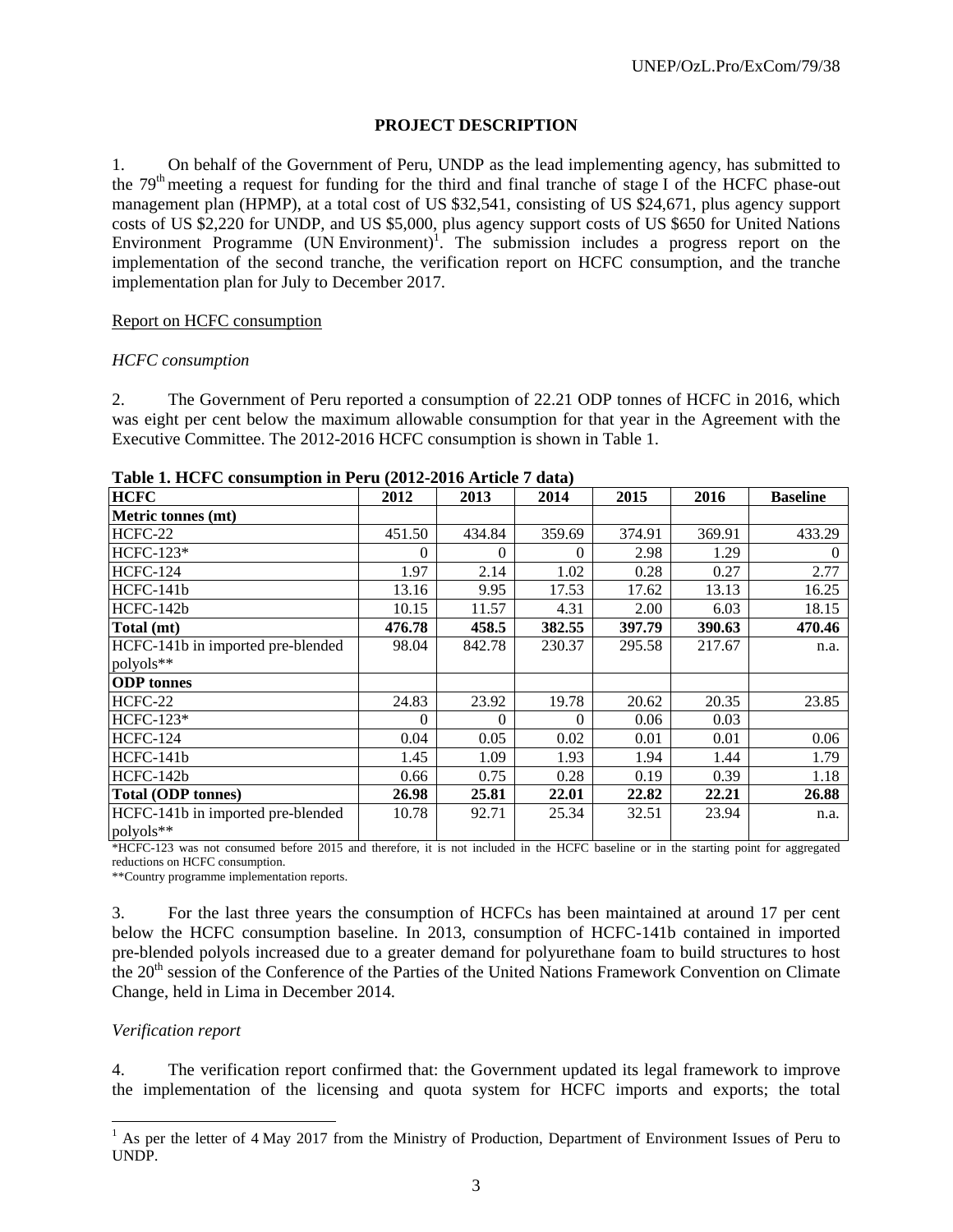consumption of HCFCs for 2016 was 22.21 ODP tonnes; and that no import quota was issued for HCFC-141b for 2017 as per the Government's commitment (decision  $75/63(a)(iii)$ ). The verification concluded that the data in the annual report of national consumption for 2016 is reliable and Peru continues to fulfill its commitment to reduce consumption by 10 per cent of the baseline.

# *Country programme (CP) implementation report*

5. The Government of Peru reported HCFC sector consumption data under the 2016 CP implementation report that is consistent with the data reported under Article 7.

#### Progress report on the implementation of the second tranche of the HPMP

6. At the  $75<sup>th</sup>$  meeting, the Executive Committee expressed its concern regarding major implementation delays<sup>2</sup> in Peru. UNDP explained that the issues causing the delays had been resolved<sup>3</sup> and, therefore, submitted a revised plan of action for the implementation of the second tranche. Accordingly, the Executive Committee approved<sup>4</sup> funding for the second tranche on the understanding that no further funding would be approved for subsequent tranches of stage I or stage II of the HPMP for Peru until the Government of Peru had reported, through UNDP, that all the outputs agreed in the revised plan of action for the second tranche as reflected in Appendix-8A of the Agreement had been completed, and assurances had been provided by the Government of Peru that imports of HCFC-141b in bulk would be banned from 1 January 2017.

7. The activities implemented under the second tranche according to the revised plan of action are reflected in Table 2 below.

| Component          | <b>Status of Implementation</b><br><b>Outputs</b>                                         |                                                                |  |  |  |  |  |  |  |
|--------------------|-------------------------------------------------------------------------------------------|----------------------------------------------------------------|--|--|--|--|--|--|--|
| Policy, legal and  | 2 multi-refrigerant                                                                       | 3 multi-refrigerant identifiers being procured (delivery       |  |  |  |  |  |  |  |
| institutional      | identifiers procured                                                                      | expected second half of 2017)                                  |  |  |  |  |  |  |  |
| framework          | 4 training classes delivered                                                              | 56 customs officers trained                                    |  |  |  |  |  |  |  |
| (UN Environment)   | 50 officials trained                                                                      | 25 customs brokers sensitized. Training to be delivered in     |  |  |  |  |  |  |  |
|                    | 40 customs brokers trained                                                                | 2017                                                           |  |  |  |  |  |  |  |
| Refrigeration Air- | 2 sets of flushing laboratory                                                             | 4 sets of refrigeration servicing equipment and tools procured |  |  |  |  |  |  |  |
| conditioning (AC)  | equipment installed                                                                       | and distributed to refrigeration training centres              |  |  |  |  |  |  |  |
| servicing sector   | 2 sets of training equipment                                                              | 125 trainers and 465 technicians were trained in good          |  |  |  |  |  |  |  |
| (UNDP)             | and tools established<br>practices in refrigeration and handling of natural refrigerants; |                                                                |  |  |  |  |  |  |  |
|                    | 2 training centers equipped                                                               | alternatives for the replacement of HCFC-141b, and             |  |  |  |  |  |  |  |
|                    | 20 trainers capacitated                                                                   | techniques for the use of alternatives to HCFC-141b with       |  |  |  |  |  |  |  |
|                    | 100 technicians trained                                                                   | non-solvent cleaning methods                                   |  |  |  |  |  |  |  |

| Table 2: Progress on the implementation of the plan of action agreed at the 75 <sup>th</sup> meeting |  |
|------------------------------------------------------------------------------------------------------|--|
|------------------------------------------------------------------------------------------------------|--|

l

 $2$  Delays in the finalization of the first (and only) tranche of the terminal phase-out management plan (TPMP) approved in November 2011 and the implementation of the first tranche of the HPMP approved in December 2012. Major delays were noted with regard to signing the implementation agreements between the Government of Peru and the implementing agencies, and issuing the ban on imports of pure HCFC-141b by 1 January 2015. There was also a lack of implementation of the majority of the

planned phase-out activities, resulting in deferral of the submission of the second tranche for two years.<br><sup>3</sup> The delays were caused by internal restructuring of the Ministry of Production (PRODUCE), revisions of legal pr internal changes to the national executing agencies of the HPMP.

 $4$  Decision 75/63(b).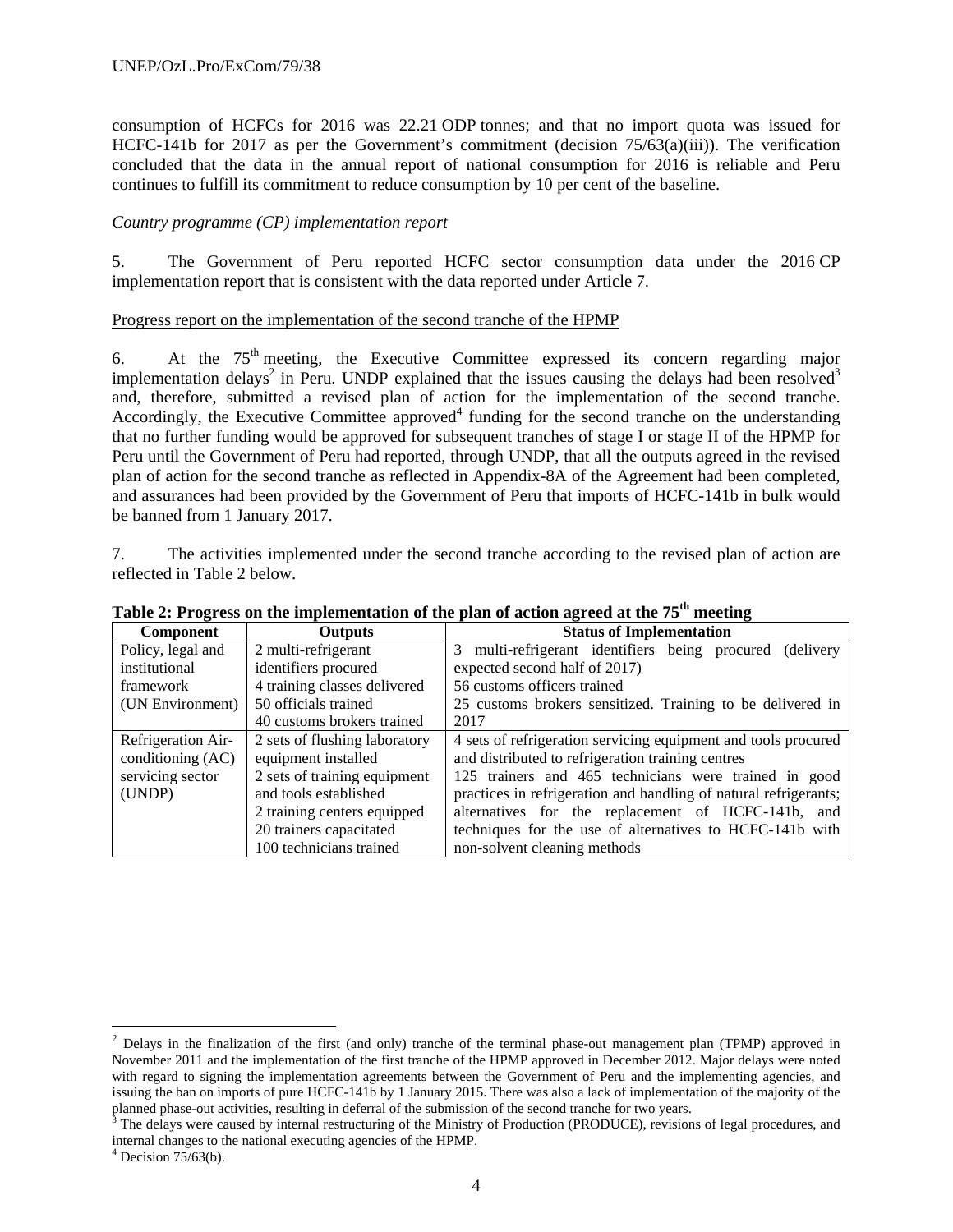| <b>Component</b> | <b>Outputs</b>               | <b>Status of Implementation</b>                                 |
|------------------|------------------------------|-----------------------------------------------------------------|
| Monitoring,      | Draft ban on imports of pure | In 2016, a resolution was drafted to establish a zero quota for |
| evaluation and   | HCFC-141b (enforcement       | bulk imports of HCFC-141b from 1 January 2017. The              |
| reporting (UNDP) | from 1 January $2017$ )      | verification report has confirmed that no quotas were issued    |
|                  | 1 progress report prepared   | In 2017 a draft ministerial resolution was prepared and is      |
|                  | 2 consultation meetings held | currently being signed to establish a permanent ban on          |
|                  | 1 independent verification   | imports of HCFC-141b (bulk)                                     |
|                  | report delivered             | 1 progress report prepared                                      |
|                  | Project monitored and        | Regular consultation meetings held with training centres,       |
|                  | completed                    | refrigeration association, custom department and others         |
|                  |                              | 2 independent verifications of HCFC consumption in 2015         |
|                  |                              | and 2016 completed and submitted                                |

#### Level of fund disbursement

8. As of May 2017, of the US \$253,000 approved so far, US \$192,921 had been disbursed (US \$167,252 for UNDP and US \$25,669 for UN Environment) as shown in Table 3. The balance of US \$60,079 will be disbursed during 2017.

| Table3. Financial report of stage I of the HPMP for Peru (US \$) |  |  |  |
|------------------------------------------------------------------|--|--|--|
|                                                                  |  |  |  |

| Agency                    | <b>First tranche</b> |                  | <b>Second tranche</b> |                  | <b>Total</b> |                  |
|---------------------------|----------------------|------------------|-----------------------|------------------|--------------|------------------|
|                           | Approved             | <b>Disbursed</b> | Approved              | <b>Disbursed</b> | Approved     | <b>Disbursed</b> |
| <b>UNDP</b>               | 108.000              | 108.000          | 100,000               | 59.252           | 208,000      | 167.252          |
| UN Environment            | 25,000               | 9.466            | 20,000                | 16.203           | 45,000       | 25,669           |
| <b>Total</b>              | 133.000              | 117.466          | 120,000               | 75,455           | 253,000      | 192,921          |
| Disbursement rate $(\% )$ |                      | 88               |                       | 63               |              | 76 <sub>1</sub>  |

Implementation plan for the third tranche of the HPMP

- 9. The following activities will be implemented during the second half of 2017:
	- (a) *Policy, legal and institutional framework (UN Environment) (US \$5,000):* Training of 25 additional customs officers and 25 customs brokers sensitized on trade issues and requirements for the proper use of harmonized system codes for refrigerant blends;
	- (b) *Technical support to the RAC service sector (UNDP) (US \$20,000):* Procurement of six refrigeration training modules (comprising compressor, evaporator, control panel and condenser) for a Good Practices Center; procurement of laboratory tools (e.g., refrigerant identifiers, refrigerant samples, welding equipment, cylinders) for training in education institutes and the refrigeration association; and training and awareness raising to technicians and distributors on replacing the use of HCFC-141b for flushing refrigeration equipment by alternatives and solvent-free flushing techniques; and
	- (c) *Monitoring, evaluation and reporting (UNDP) (US \$4,671):* Continue the preparation of progress reports, consultation meetings with stakeholders and monitoring and completion of stage I.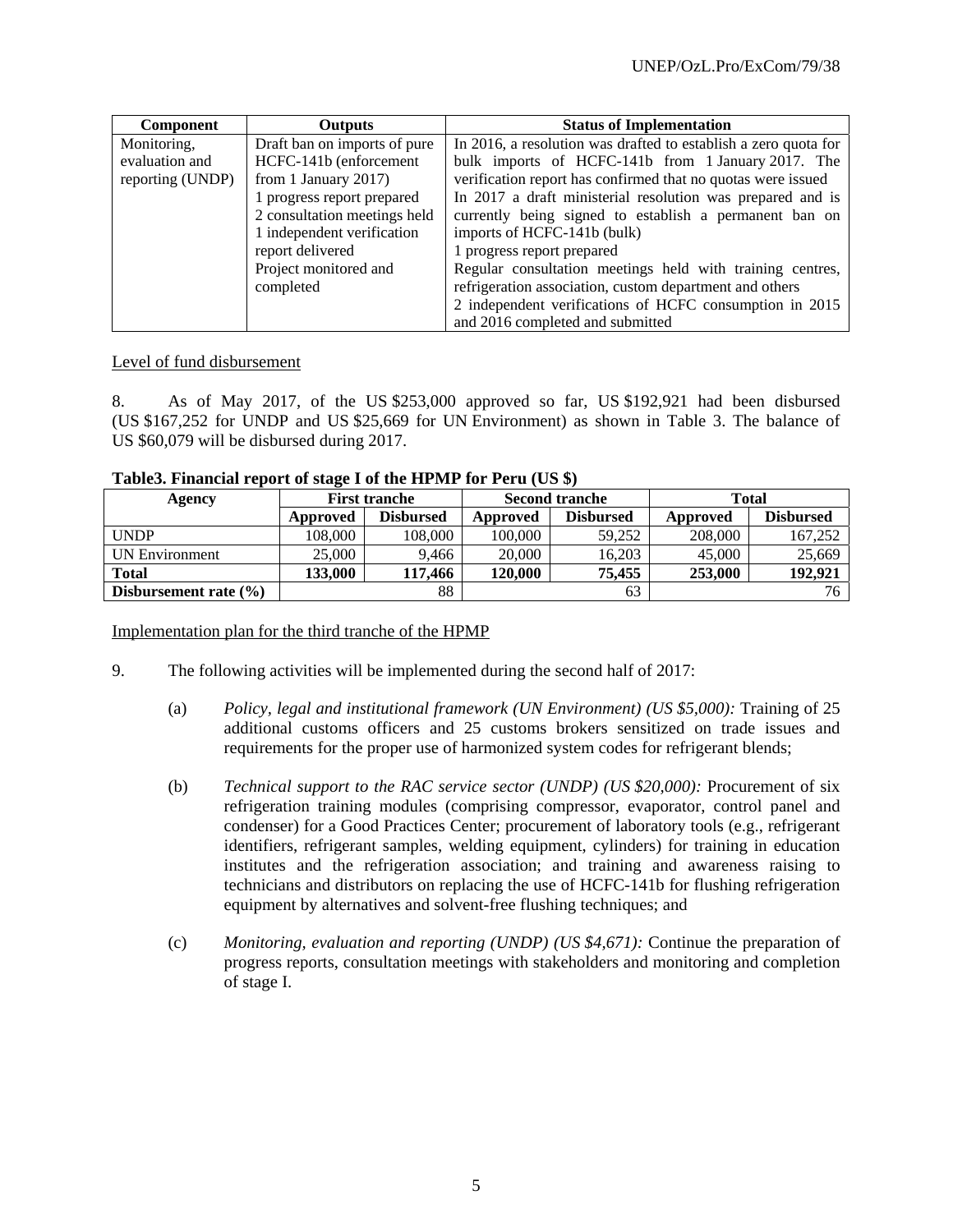# **SECRETARIAT'S COMMENTS AND RECOMMENDATION**

# **COMMENTS**

# Legal framework

10. The Government of Peru has already issued HCFC import quotas for 2017 in accordance with the Montreal Protocol control targets. No quota was issued for HCFC-141b in bulk.

# Status of the equipment provided under the TPMP

11. At the  $75<sup>th</sup>$  meeting, the Secretariat noted with concern that equipment for refrigeration training procured by UNIDO (at a total cost of US \$115,254) under the TPMP had not been delivered to the training centres as it could not be released by customs. Accordingly, the Executive Committee encouraged the Government of Peru and the relevant implementing agencies to facilitate the clearance of that equipment from customs and its distribution to the training centres, recalling that if customs duties were required to release the equipment, such duties would be covered by the beneficiary or the Government, in line with decision  $26/3$ .<sup>5</sup> In August 2016, UNIDO reported that the TPMP equipment had been cleared and distributed to the Mayor de San Marcos University to be used in refrigeration training.

# Progress report on the implementation of the second tranche of the HPMP

12. The Secretariat requested clarification regarding the reason for the delay in implementing the second tranche and submitting their third tranche (due in 2016), noting that the causes of the delay of the previous tranche were all resolved. UNDP explained that initial delays were due to turnover of relevant staff at the Government; however, all planned activities had been carried out in a satisfactory manner, allowing the country to meet its reduction targets, compliance objectives, and agreed outputs under UNDP implementation as reported in Table 2 above.

13. With regard to the UN Environment component, the Secretariat noted with concern that the number of customs officers and brokers trained was lower than the agreed output, and the two refrigerant identifiers had not been procured. UN Environment explained that the number of customs brokers trained represents all those identified in the country; and with regard to training of additional custom officers and delivery of refrigerant identifiers, both are expected during the second half of 2017. The Secretariat considers it important to expedite and strengthen the customs training in Peru, given the recommendation from the independent verification report to include in the training a session on proper distinction and classification of refrigerants, in light of incorrect or incomplete classification identified in the customs reports<sup>6</sup>.

14. The Secretariat had also a discussion with the agencies regarding the actions being carried out to ensure self-sustained training programmes for refrigeration technicians and customs officers. UNDP indicated that manuals on ODS control and the usage of the licensing and quota system are being prepared under stage I, and additional activities will be implemented during stage II, which will be submitted to the  $80<sup>th</sup>$  meeting. In addition, the Government is envisaging updates to the customs training to address new challenges arising from the future ratification of the Kigali Amendment (i.e., extending import controls to HFCs).

l

 $<sup>5</sup>$  Decision 75/63(a)(iv).</sup>

<sup>&</sup>lt;sup>6</sup> The verification report indicated difficulties encountered to work with current customs reports due to incorrect or incomplete definitions in columns for: substance, commercial description and tariff code.